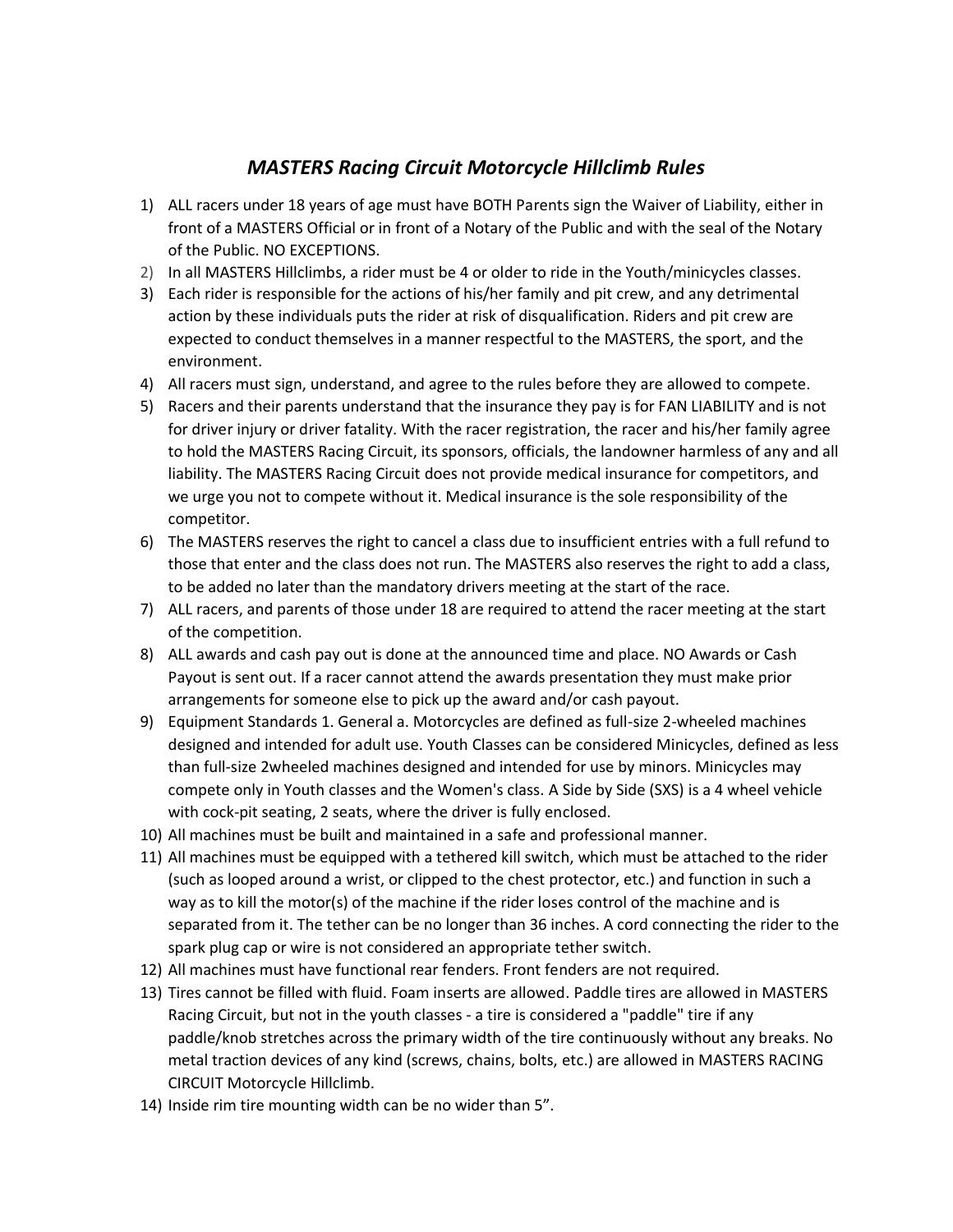- 15) There is no requirement for any component of a motorcycle or SIDE BY SIDE to be an OEM part. All parts of a machine may be aftermarket or custom-made, so long as the part has been constructed in a professional manner and does not appear unsafe to the MASTERS and a MASTERS Official.
- 16) All machines in displacement-limited classes are allowed up to a 2mm (or .080") overbore from stock and will remain eligible to compete in that class even if the result of the overbore is a displacement larger than listed in the class definition.
- 17) If you race in classes that break the rules you will forfeit all entry fees for that day.
- 18) All motorcycle engines must be naturally aspirated. No forced induction of any kind. n. There are no limitations on transmissions, gearboxes, or gearing. o. Air/electric shifters may be used in any class. Turbo charged engines are allowed in the Side by Side Class.
- 19) Motors do not need to be sourced from a similar original application...motorcycles are not limited to motorcycle engines and SIDE BY SIDEs are not limited to SIDE BY SIDE engines. Any engine may be used so long as any such custom work is done in a professional manner and the resulting machine does not appear unsafe to the MASTERS or a MASTERS Official.
- 20) All machines must have at least one functional braking device that affects at least the front wheel for the motorcycle and a minimum of 2 wheels for the SIDE BY SIDES.
- 21) All machines must have self-closing throttles.
- 22) Handlebar-mounted clutch and brake levers must have a ball-end as per original manufacture, or a 1/2" or larger ball added to the end (such as by tape, epoxy, etc.).
- 23) Exhaust systems may not extend past the rear axle and must be constructed in such a manner as to not present any safety issue to the rider or hill crew.
- 24) All machines must have a functional fuel shutoff valve/petcock, or a fuel pump with automatic shutoff. v. Fuel pumps are allowed, whether OEM or aftermarket.
- 25) For Side by Sides, Window-nets of adequate design and size so as to prohibit extension of extremities (i.e., arm, hand, leg) beyond cab of vehicle. Door panels covered by sheet metal. Silencer/Muffler. Fully functioning Fire Extinguisher clearly mounted and easily retrievable by officials/the public, and master shut-off switch that disconnects all electrical power and kills the engine must be labeled and located on the left/driver side of the dash accessible by rescue personnel. The master shut-off switch must be easily identifiable.
- 26) The Side by Side driver has to have and wear a 5 point harness that is 2" wide, worn at all times by the rider, and a reinforced roll cage with solid welded steel, no 'stock' bolt on roll cages are allowed. FULL ROLL CAGE .120 thick minimum 1.5 dia. Bolted aluminum roof 1/4 bolts in all corners and minimum thickness .120.
- 27) For Side by Side racers, the following equipment is required: Fireproof helmet; Fire-proof gloves; and a SFI 3.2/5 Dual-layer fire suit (1 or 2-piece jacket/pants), or an undergarment with a TPP value of 6 AND an SFI Single-layer fire suit (1 or 2-piece jacket/pants).
- 28) The MASTERS and a MASTERS Official has the right to inspect any machine at any time for any reason. Riders who refuse to submit their machines for inspection upon request by the MASTERS Official will be disqualified for that MASTERS Hillclimb.
- 29) Other than in the Youth classes, any fuel is allowed. All fuel must be stored in approved containers.
- 30) A fire extinguisher is required in all enclosed trailers where the Motorcycle or Side by Side is transported to and from the race and/or used for race prep.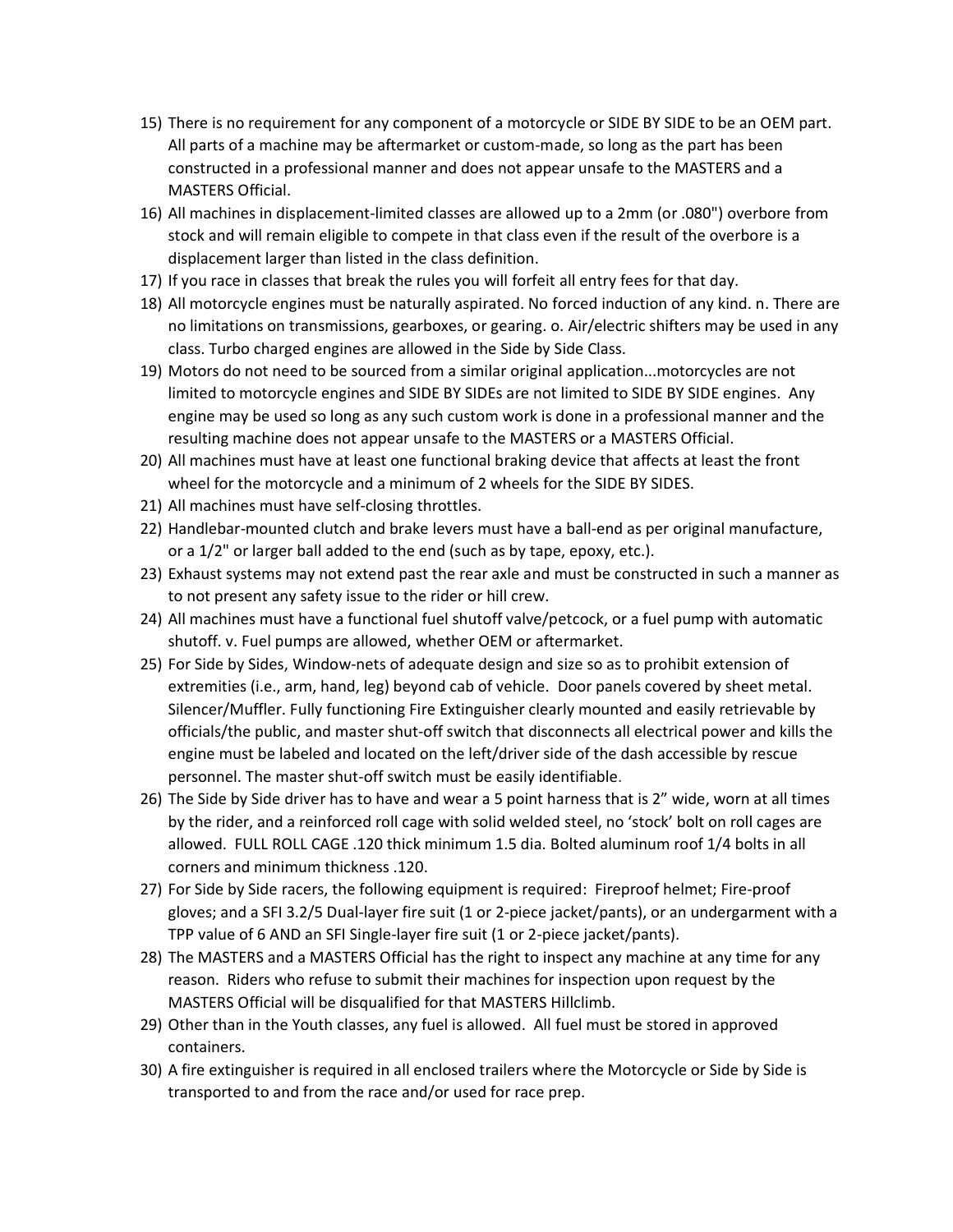- 31) Competition motorcycles must be in the pit area. No competition motorcycles in the spectator area.
- 32) In all MASTERS Hillclimbs, a rider must be 14 or older to ride motorcycles above 250cc.
- 33) Staging area is limited to one crew person. Crew member must have a Pit Pass signed the waiver of Liability prior to the race.
- 34) If you sign up for a class, you are not authorized to race in you will not be allowed to race and you will forfeit your entry fee for that class.
- 35) It is incumbent upon the rider to make sure that they report to the starting line in a timely manner when their class (or name) is called. Riders who do not make their attempts in a timely manner, within the timeframe otherwise used for their class, will forfeit that attempt. 2)
- 36) Riders have a maximum of 2 minutes to make their attempt upon entering the starting area, or when directed to do so by the MASTERS Official. The MASTERS may decrease the amount of time available at their discretion.
- 37) If an issue arises at the line that would prevent the rider from making an attempt on the hill, the rider will be asked to move their machine back into the staging area and make repairs within a timely manner and return to the starting line. If the rider is not able to make their attempt within a timely manner, that attempt is forfeited.
- 38) Riders may be accompanied by one pit crew member in the starting area to prepare their line or provide other assistance. Additional pit crew may be allowed at the MASTERS's discretion.
- 39) Blocks/stands/etc may be used for the rider to put his/her feet on while at the line, as long as they are removed by their pit crew after that rider's attempt.
- 40) Riders/pit crew must take care not to trigger the starting line timing sensor while staging. If the timer starts, that is considered your ride - whether or not the MASTERS Official/MASTERS wishes to allow leniency in this matter is at their discretion.
- 41) No part of the motorcycle, or the rider is allowed to hit a gate. If a gate is hit, that gate is considered the 'high mark.'
- 42) During the mandatory drivers meeting the outside boundary lines will be announced, if a motorcycle or Side by Side goes out of bounds, it will be at the point they go out of bounds that will be determined the High Mark.
- 43) The ride is required to start in front of the backstop. The rider cannot start outside of the backstop. It will be announced at the mandatory drivers meeting whether that class will require the riders to go over a jump at the bottom of the hill, if a jump has been constructed.
- 44) The machine's tether switch must be attached to the rider such as by looping around the wrist or clipping to the chest protector.
- 45) The rider must have at least one hand on one handlebar when crossing the finish line, at the point at which the timer was stopped, in order to receive a time. Otherwise, footage will be given to the point at which the rider dismounted the machine.
- 46) The machine's tether switch must be attached to the rider such as by looping around the wrist or clipping to the chest protector.
- 47) The rider must have at least one hand on one handlebar when crossing the finish line, at the point at which the timer was stopped, in order to receive a time. Otherwise, footage will be given to the point at which the rider dismounted the machine.
- 48) Pushing/paddling with your feet is not allowed.
- 49) Footage is given to the point at which forward progress initially stopped you cannot come to a complete stop and then begin moving forward again.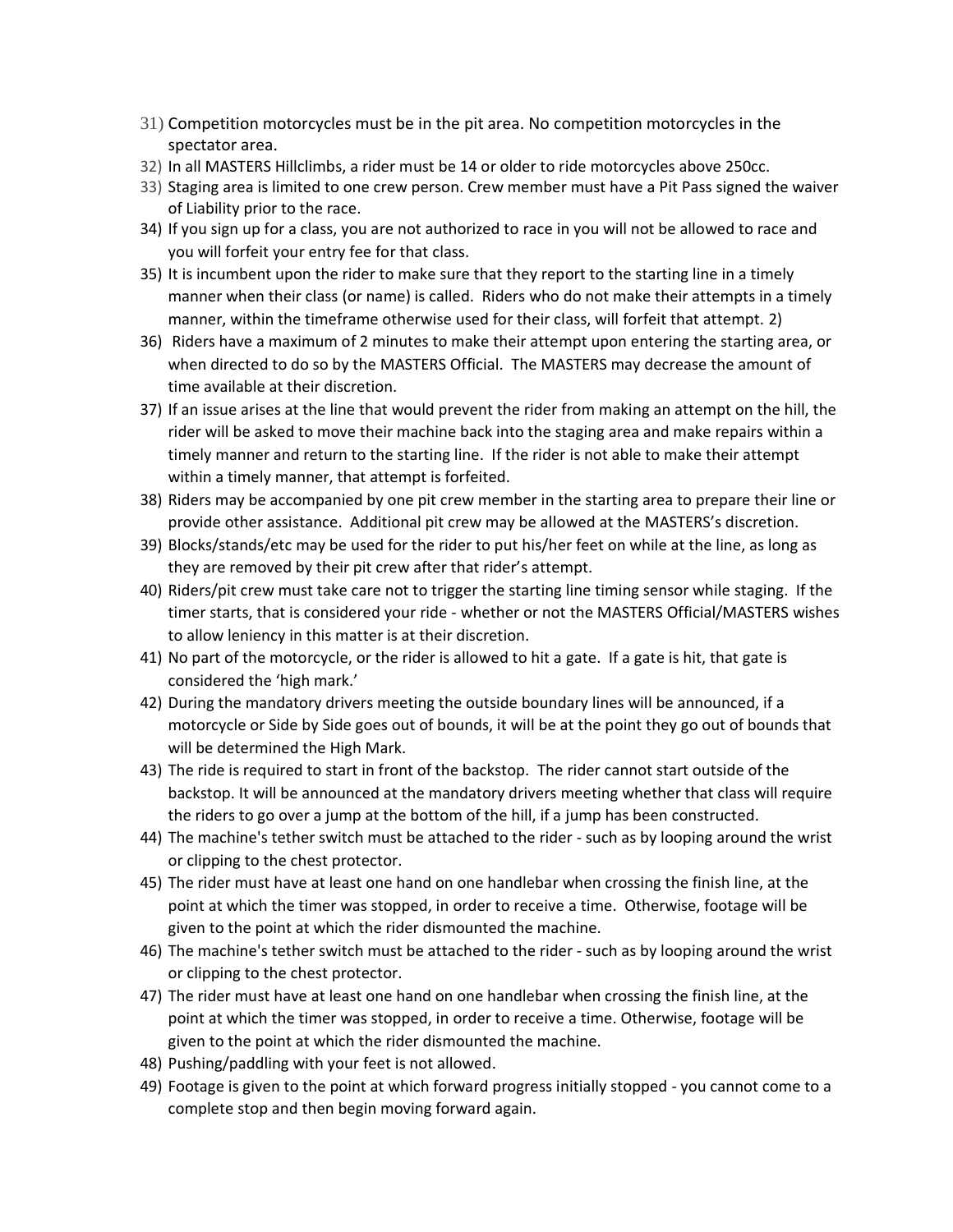- 50) A machine may be ridden in more than one class, by one or more riders, granted that it is only ridden by one rider in any given class…PROVIDING the rider must be physically capable and mature enough to control his/her machine at all times, and to ride it safely. This includes stopping, starting, standing still, mounting, dismounting, and putting one or both feet on the ground. The MASTERS Official has the authority to disqualify a rider who can't safely control his/her machine. Training wheels are not allowed.
- 51) The rider is given 2 runs/class, with the best time/distance of the 2 to determine the results, and/or place the rider gets in the class. Unlike the MASTERS Snowmobile Hillclimb races, a driver will place in his/her highest position. In case of a tie, the tie will be broken based on their second-best attempt. If the involved riders have identical best and second best scores, a one run run-off will be held to break the tie. The motorcycle that is used on the 1<sup>st</sup> attempt must be used on the 2<sup>nd</sup> attempt. No changing out motorcycles between attempts.
- 52) Riders and pit crew are expected to conduct themselves in a manner respectful to the MASTERS, the sport, and the environment. Actions such as dumping oil, fuel, or antifreeze on the ground may result in your ejection from the MASTERS Hillclimb and/or being reported to the appropriate authorities.
- 53) The MASTERS does not allow the consumption of ANY alcohol or Marijuana in the Pits, Staging Area, or at the Starting line.
- 54) Riders are expected to comply with any and all MASTERS rules, and any direction from MASTERS members and/or the MASTERS Hillclimb MASTERS Official while present on the MASTERS Hillclimb grounds.
- 55) If the timer starts the clock, but does not correctly stop the clock, or if the clock does not start and the rider reaches the finish line, the rider can choose to take full footage for the hill or ride again. Same scenario if the timer does not start at the starting line.
- 56) If a rider hits the timer at the finish, he/she will be given a distance mark BELOW the "Timing Shute."
- 57) The 10 FASTEST times will earn the right to compete in the King of the Hill shoot-out, with the #10 time going first, and ending with the fastest qualifier. A rider can only qualify one time in the King of the Hill Shoot-out with his/her option as to which of the different bikes he/she made into the Top 10 times. It will be announced before the start of the event the 'pay-out' for the King of the Hill shoot-out. This is one run at the end of the competition. The winner is required to bring his/her machine and him/her self to the MASTERS 'Winners Circle' for media pictures at the time announced.
- 58) 25. Riders must be at least 18 years old to compete in SIDE BY SIDE class.
- 59) A motorcycle and/or Side by Side must have clearly visible numbers on the machine.
- 60) All racers are required to have a 2015 or newer helmet, eye protection, upper and lower body protection, all of which is to be worn while in Staging or on the hill.
- 61) MASTERS always has the right to offer/run any exhibition classes as they see fit, such as a Snowmobile class. The MASTERS RACING CIRCUIT require that any such classes be in accordance with the MASTERS Hillclimb insurance policy's requirements, and the rules for that class will be separate from these listed rules, and announced before the competition begins.
- 62) The separate Hill Drag class will consist of 2 motorcycles racing side by side in a 'drag style' race, straight up the hill, in a single elimination bracket, with the first driver to cross the finish line to